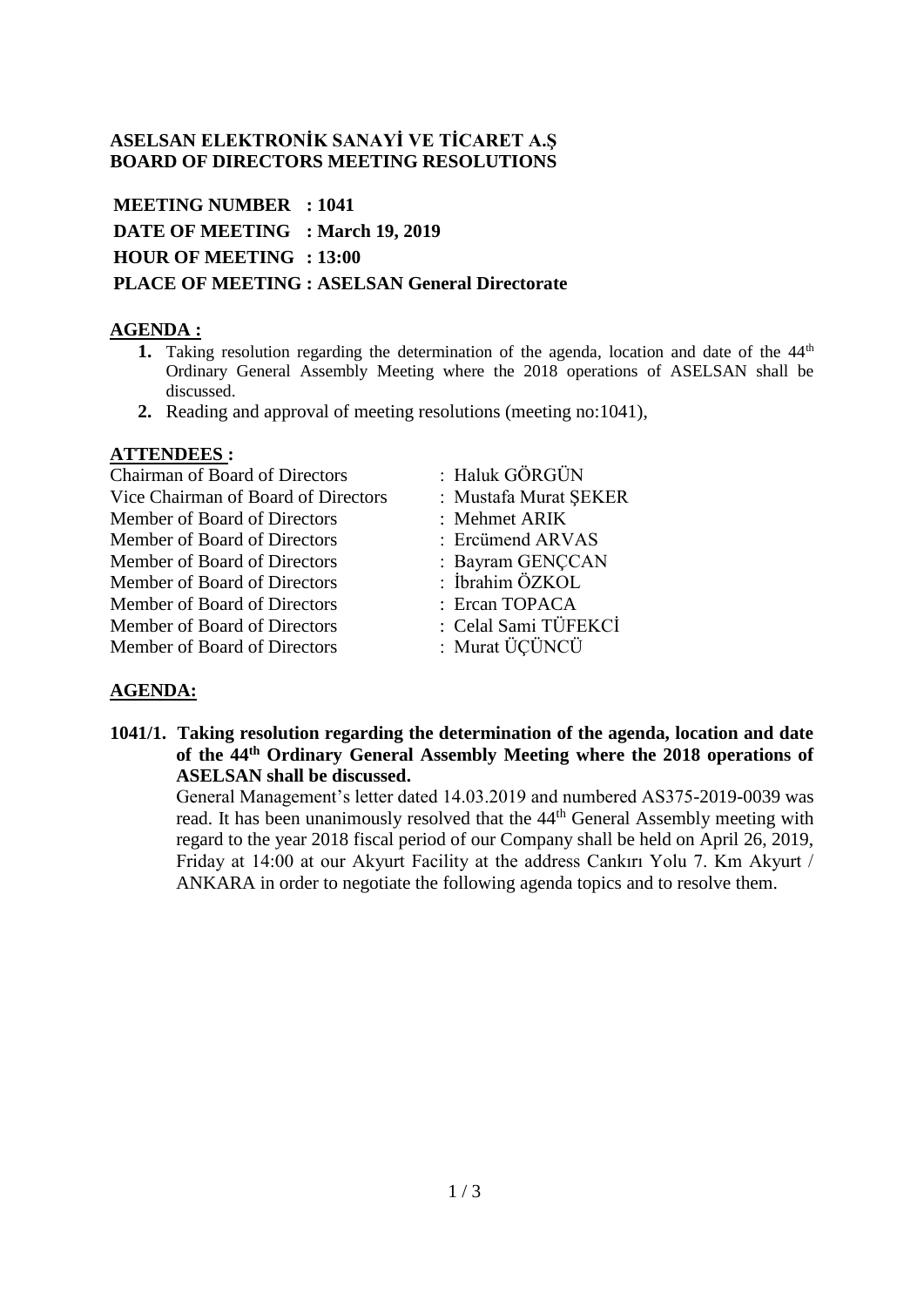### **ASELSAN ELEKTRONİK SANAYİ VE TİCARET A.Ş. AGENDA OF 44TH ANNUAL ORDINARY GENERAL ASSEMBLY MEETING APRIL 26, 2019**

- **1)** Opening, moment of silence, singing of national anthem and appointment of the Chairman of the Meeting.
- **2)** Reading and discussion of fiscal year 2018 Annual Report prepared by Board of Directors.
- **3)** Reading the fiscal year 2018 report of the independent auditing firm.
- **4)** Reading, discussion and approval of fiscal year 2018 financial statements.
- **5)** Reaching resolution on the acquittal of the members of Board of Directors on operations and accounts of the company for fiscal year 2018.
- **6)** Determination of the dividend distribution for fiscal year 2018 and the dividend payout ratio.
- **7)** Election of the members of the Board of Directors and the independent members of the Board of Directors, whose terms of duties have expired and the determination of their duty term.
- **8)** Determination of the remuneration of the members of the Board of Directors.
- **9)** Approval of the independent auditing firm decided by the Board of Directors, in accordance with the regulations of Capital Markets Board.
- **10)**Reaching resolution on the amendment of company articles of association article 11 titled "Quorum of Meeting and Decision Making" and article 13 titled "Duty and Authorities of the Board of Directors"; provided that the necessary permission are taken from Capital Markets Board and the Ministry of Trade.
- **11)** Submitting information on donations made; guarantee, pledge, mortgage and warranties given on behalf of the third parties and revenue and benefits acquired in 2018.
- **12)** Providing information regarding the reports, which comprises the conditions of the transactions with Presidency of Defense Industries and its comparison with the market conditions in 2018, as per the regulations of the Capital Markets Board.
- **13)**Reaching resolution on the upper limit of the donation and aids to be made in fiscal year 2019.
- **14)**Reaching resolution on the upper limit of the sponsorships to be made in fiscal year 2019.
- **15)** Submitting information on the subject that shareholders who have a management control, members of board of directors, managers with administrative liability and their spouses, relatives by blood or marriage up to second degree may conduct a transaction with the corporation or subsidiaries thereof which may cause a conflict of interest and compete with them.
- **16)**Wishes and recommendations.